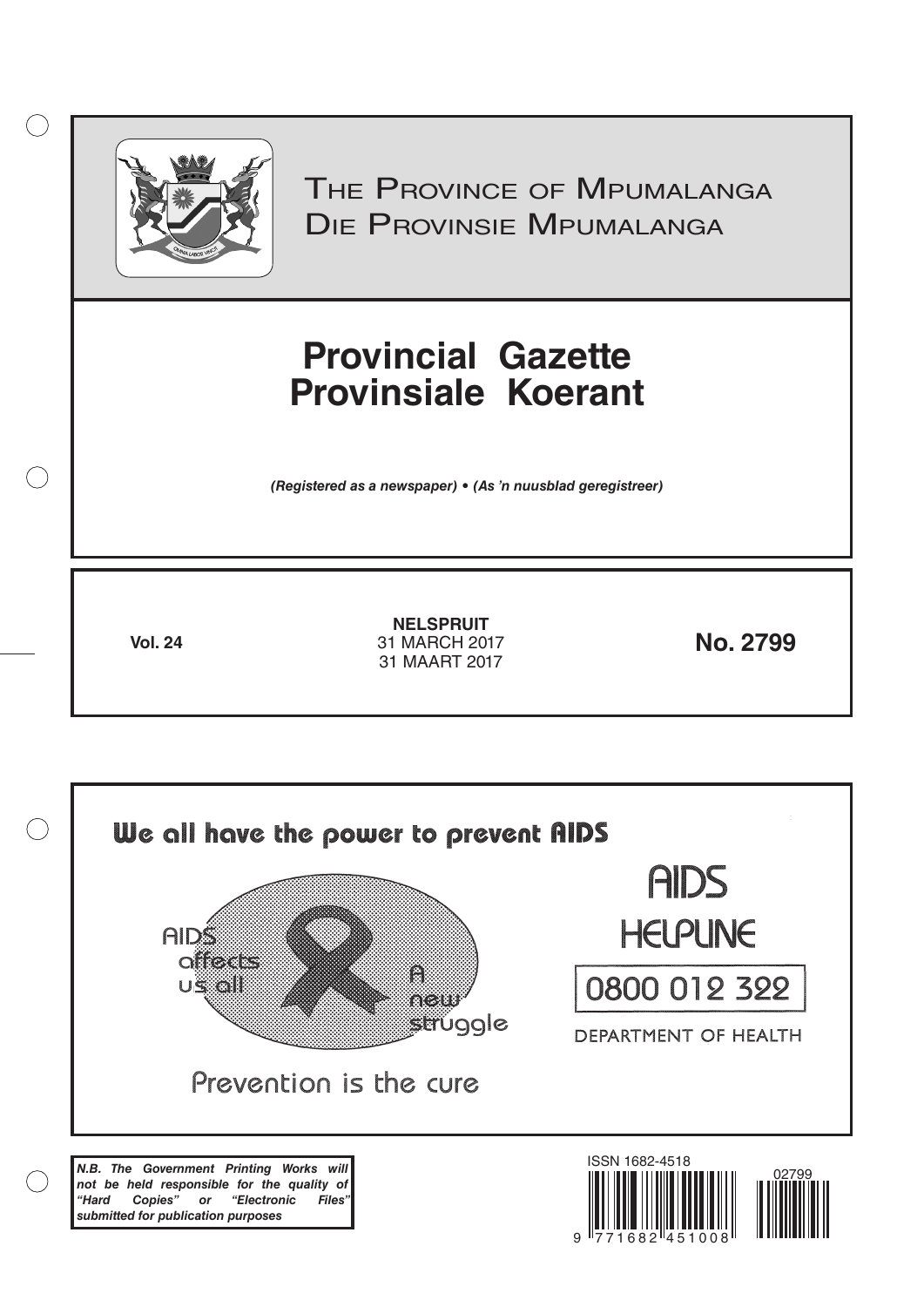# **IMPORTANT NOTICE:**

**The GovernmenT PrinTinG Works Will noT be held resPonsible for any errors ThaT miGhT occur due To The submission of incomPleTe / incorrecT / illeGible coPy.**

**no fuTure queries Will be handled in connecTion WiTh The above.**

#### **CONTENTS**

|          |                                                                                                                                                                                                        | Gazette      | Page            |
|----------|--------------------------------------------------------------------------------------------------------------------------------------------------------------------------------------------------------|--------------|-----------------|
|          |                                                                                                                                                                                                        | No.          | No.             |
|          | <b>GENERAL NOTICES • ALGEMENE KENNISGEWINGS</b>                                                                                                                                                        |              |                 |
| 24       | Town-Planning and Townships Ordinance (15/1986): Remainder and (Subdivision 1 of the Remainder) of Erf                                                                                                 | 2799         | 11              |
| 24       | Ordonnansie op Dorpsbeplanning en Dorpe (15/1986): Hersonering van restant en (Onderverdeling 1 van                                                                                                    | 2799         | 11              |
| 25       | Town-planning and Townships Ordinance (15/1986): Remainder and (subdivision 1 of the Remainder) of Erf                                                                                                 | 2799         | 12 <sup>7</sup> |
| 25       | Ordonnansie op Dorpsbeplanning en Dorpe (15/1986): Restant en (onderverdeling 1 van Restant) van Erf 285,                                                                                              | 2799         | 12 <sup>2</sup> |
|          | <b>PROVINCIAL NOTICES • PROVINSIALE KENNISGEWINGS</b>                                                                                                                                                  |              |                 |
| 28<br>29 | Mpumalanga Gaming Act (5/1995) as amended: Application for a transfer of a site operator license<br>Mpumalanga Gaming Act (5/1995): Application for removal of site operator licence to other premises | 2799<br>2799 | 13<br>13        |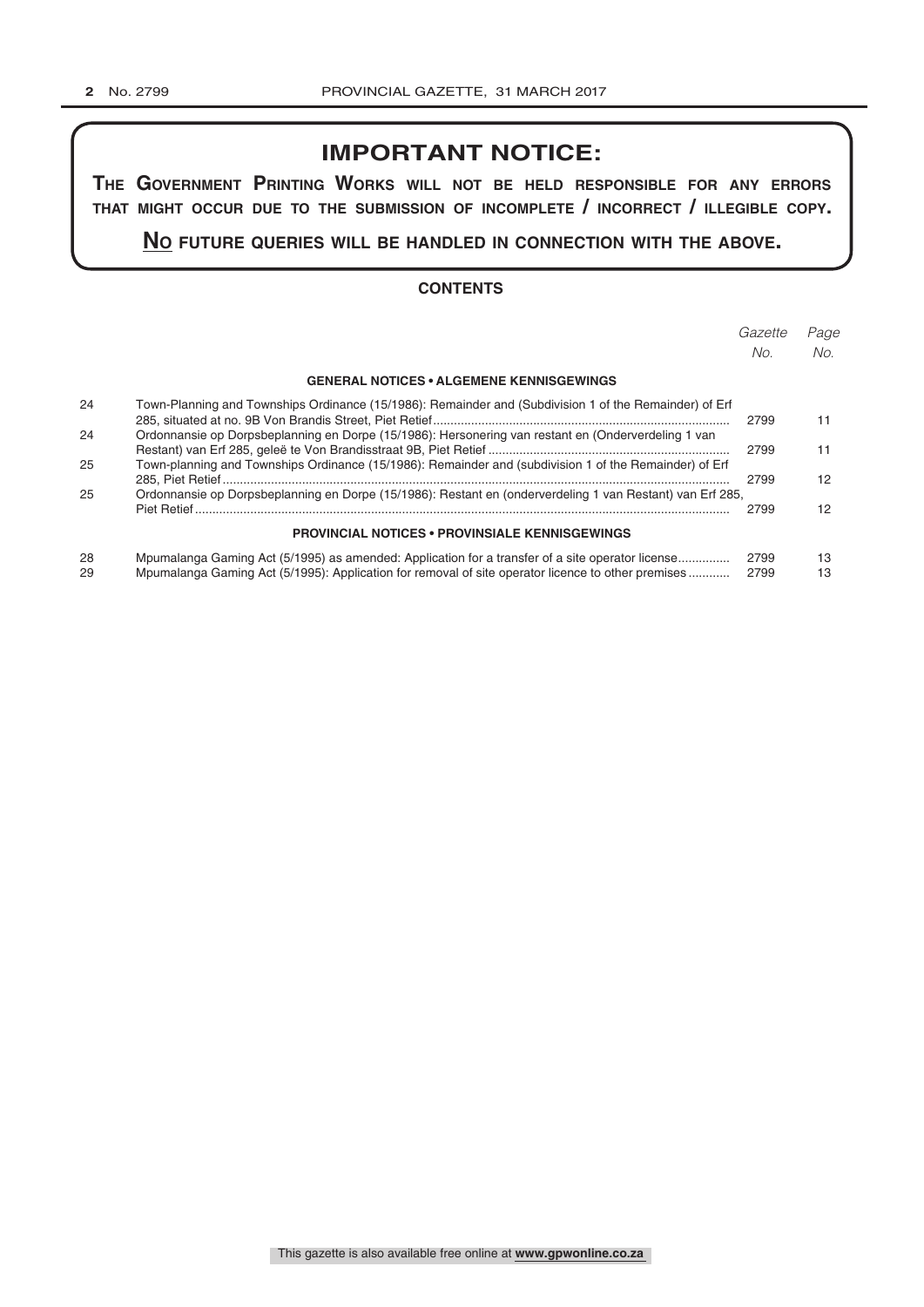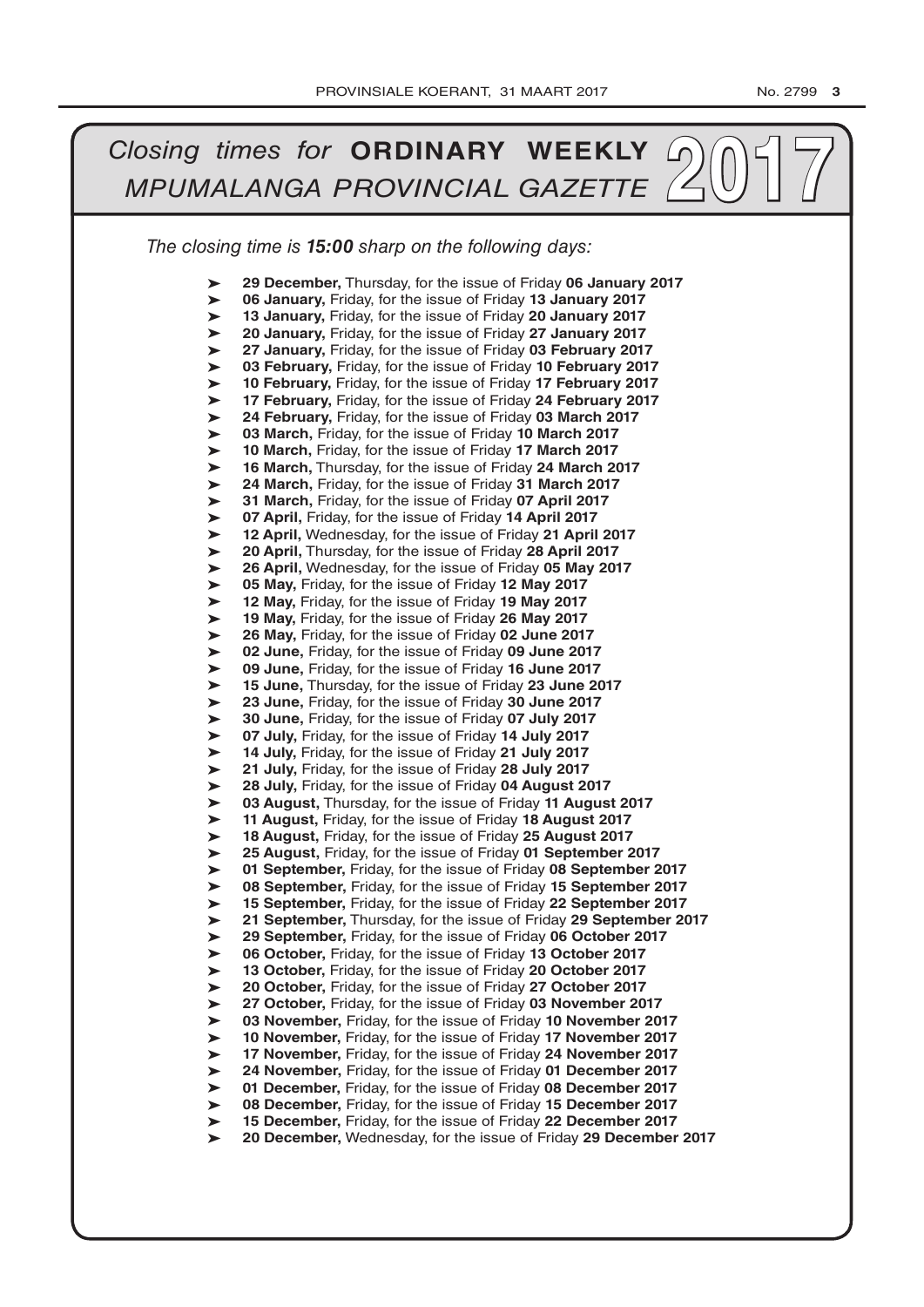# **LIST OF TARIFF RATES** FOR PUBLICATION OF NOTICES **COMMENCEMENT: 1 APRIL 2016**

#### **NATIONAL AND PROVINCIAL**

Notice sizes for National, Provincial & Tender gazettes 1/4, 2/4, 3/4, 4/4 per page. Notices submitted will be charged at R1000 per full page, pro-rated based on the above categories.

| <b>Pricing for National, Provincial - Variable Priced Notices</b> |                          |                      |  |  |  |
|-------------------------------------------------------------------|--------------------------|----------------------|--|--|--|
| Notice Type                                                       | <b>Page Space</b>        | <b>New Price (R)</b> |  |  |  |
| Ordinary National, Provincial                                     | 1/4 - Quarter Page       | 250.00               |  |  |  |
| Ordinary National, Provincial                                     | 2/4 - Half Page          | 500.00               |  |  |  |
| Ordinary National, Provincial                                     | 3/4 - Three Quarter Page | 750.00               |  |  |  |
| Ordinary National, Provincial                                     | 4/4 - Full Page          | 1000.00              |  |  |  |

#### **EXTRA-ORDINARY**

All Extra-ordinary National and Provincial gazette notices are non-standard notices and attract a variable price based on the number of pages submitted.

The pricing structure for National and Provincial notices which are submitted as **Extra ordinary submissions** will be charged at **R3000** per page.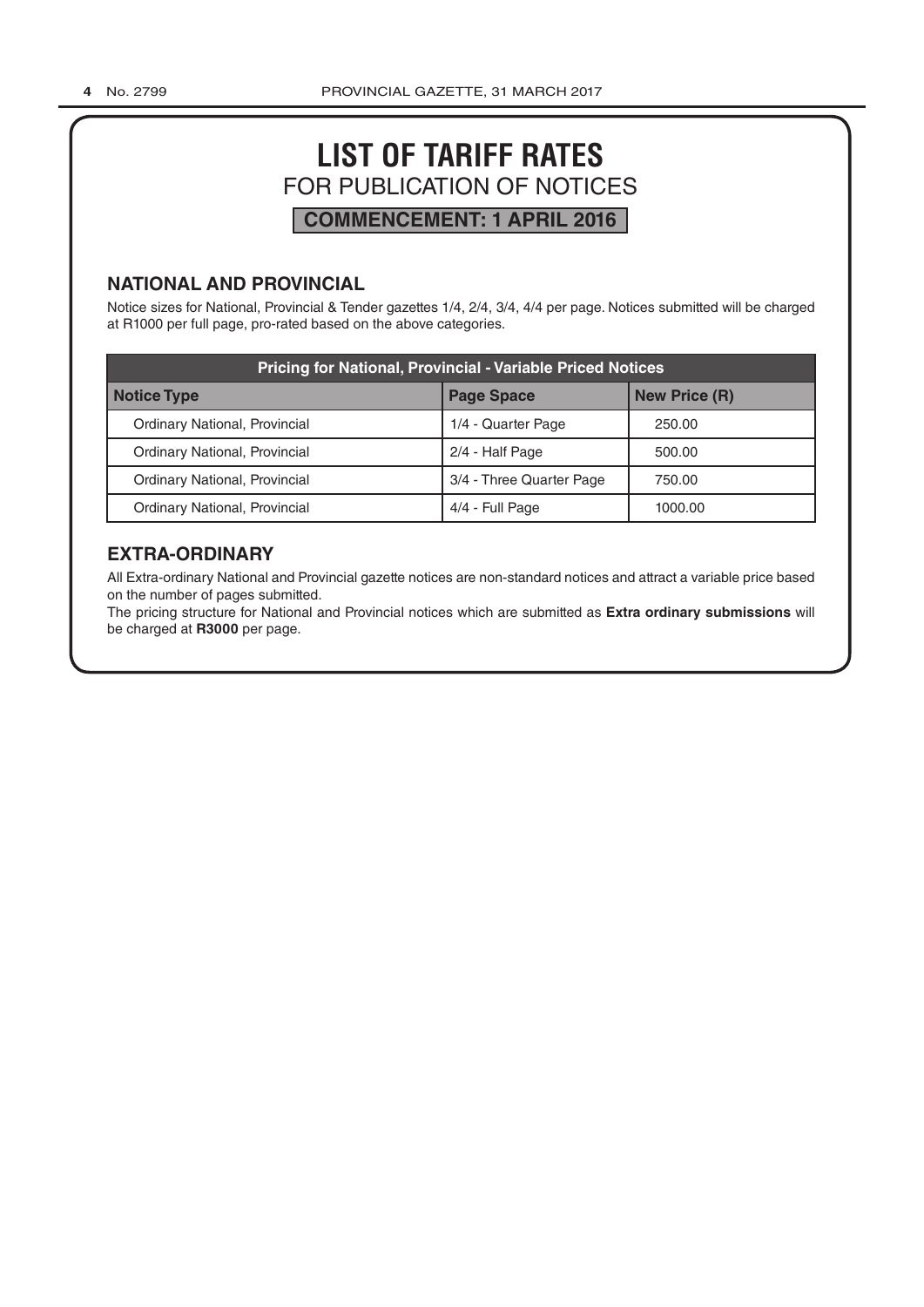The **Government Printing Works** (**GPW**) has established rules for submitting notices in line with its electronic notice processing system, which requires the use of electronic *Adobe* Forms. Please ensure that you adhere to these guidelines when completing and submitting your notice submission.

#### **Closing Times for ACCepTAnCe of noTiCes**

- 1. The *Government Gazette* and *Government Tender Bulletin* are weekly publications that are published on Fridays and the closing time for the acceptance of notices is strictly applied according to the scheduled time for each gazette.
- 2. Please refer to the Submission Notice Deadline schedule in the table below. This schedule is also published online on the Government Printing works website www.gpwonline.co.za

All re-submissions will be subject to the standard cut-off times. **All notices received after the closing time will be rejected**.

| <b>Government Gazette Type</b>                   | <b>Publication</b><br><b>Frequency</b> | <b>Publication Date</b>                              | <b>Submission Deadline</b>                              | <b>Cancellations Deadline</b>                   |
|--------------------------------------------------|----------------------------------------|------------------------------------------------------|---------------------------------------------------------|-------------------------------------------------|
| <b>National Gazette</b>                          | Weekly                                 | Friday                                               | Friday 15h00 for next Friday                            | Tuesday, 12h00 - 3 days<br>prior to publication |
| <b>Regulation Gazette</b>                        | Weekly                                 | Friday                                               | Friday 15h00, to be published<br>the following Friday   | Tuesday, 12h00 - 3 days<br>prior to publication |
| <b>Petrol Price Gazette</b>                      | As required                            | First Wednesday of<br>the month                      | One week before publication                             | 3 days prior to<br>publication                  |
| <b>Road Carrier Permits</b>                      | Weekly                                 | Friday                                               | Thursday 15h00, to be<br>published the following Friday | 3 days prior to<br>publication                  |
| Unclaimed Monies (justice,<br>labour or lawyers) | January / As<br>required<br>2 per year | Any                                                  | 15 January / As required                                | 3 days prior to<br>publication                  |
| Parliament (acts, white paper,<br>green paper)   | As required                            | Any                                                  |                                                         | 3 days prior to<br>publication                  |
| <b>Manuals</b>                                   | As required                            | Any                                                  | <b>None</b>                                             | <b>None</b>                                     |
| <b>State of Budget</b><br>(National Treasury)    | <b>Monthly</b>                         | Any                                                  | 7 days prior to publication                             | 3 days prior to<br>publication                  |
| Legal Gazettes A, B and C                        | Weekly                                 | Friday                                               | One week before publication                             | Tuesday, 12h00 - 3 days<br>prior to publication |
| <b>Tender Bulletin</b>                           | Weekly                                 | Friday                                               | Friday 15h00 for next Friday                            | Tuesday, 12h00 - 3 days<br>prior to publication |
| Gauteng                                          | Weekly                                 | Wednesday                                            | Two weeks before publication                            | 3 days after submission<br>deadline             |
| <b>Eastern Cape</b>                              | Weekly                                 | Monday                                               | One week before publication                             | 3 days prior to<br>publication                  |
| Northern Cape                                    | Weekly                                 | Monday                                               | One week before publication                             | 3 days prior to<br>publication                  |
| <b>North West</b>                                | Weekly                                 | Tuesday                                              | One week before publication                             | 3 days prior to<br>publication                  |
| KwaZulu-Natal                                    | Weekly                                 | Thursdav                                             | One week before publication                             | 3 days prior to<br>publication                  |
| Limpopo                                          | Weekly                                 | Friday                                               | One week before publication                             | 3 days prior to<br>publication                  |
| Mpumalanga                                       | Weekly                                 | Friday                                               | One week before publication                             | 3 days prior to<br>publication                  |
| <b>Gauteng Liquor License</b><br>Gazette         | Monthly                                | Wednesday before<br>the First Friday of the<br>month | Two weeks before publication                            | 3 days after submission<br>deadline             |
| Northern Cape Liquor License<br>Gazette          | Monthly                                | First Friday of the<br>month                         | Two weeks before publication                            | 3 days after submission<br>deadline             |
| National Liquor License Gazette                  | Monthly                                | First Friday of the<br>month                         | Two weeks before publication                            | 3 days after submission<br>deadline             |
| Mpumalanga Liquor License<br>Gazette             | 2 per month                            | Second & Fourth<br>Friday                            | One week before                                         | 3 days prior to<br>publication                  |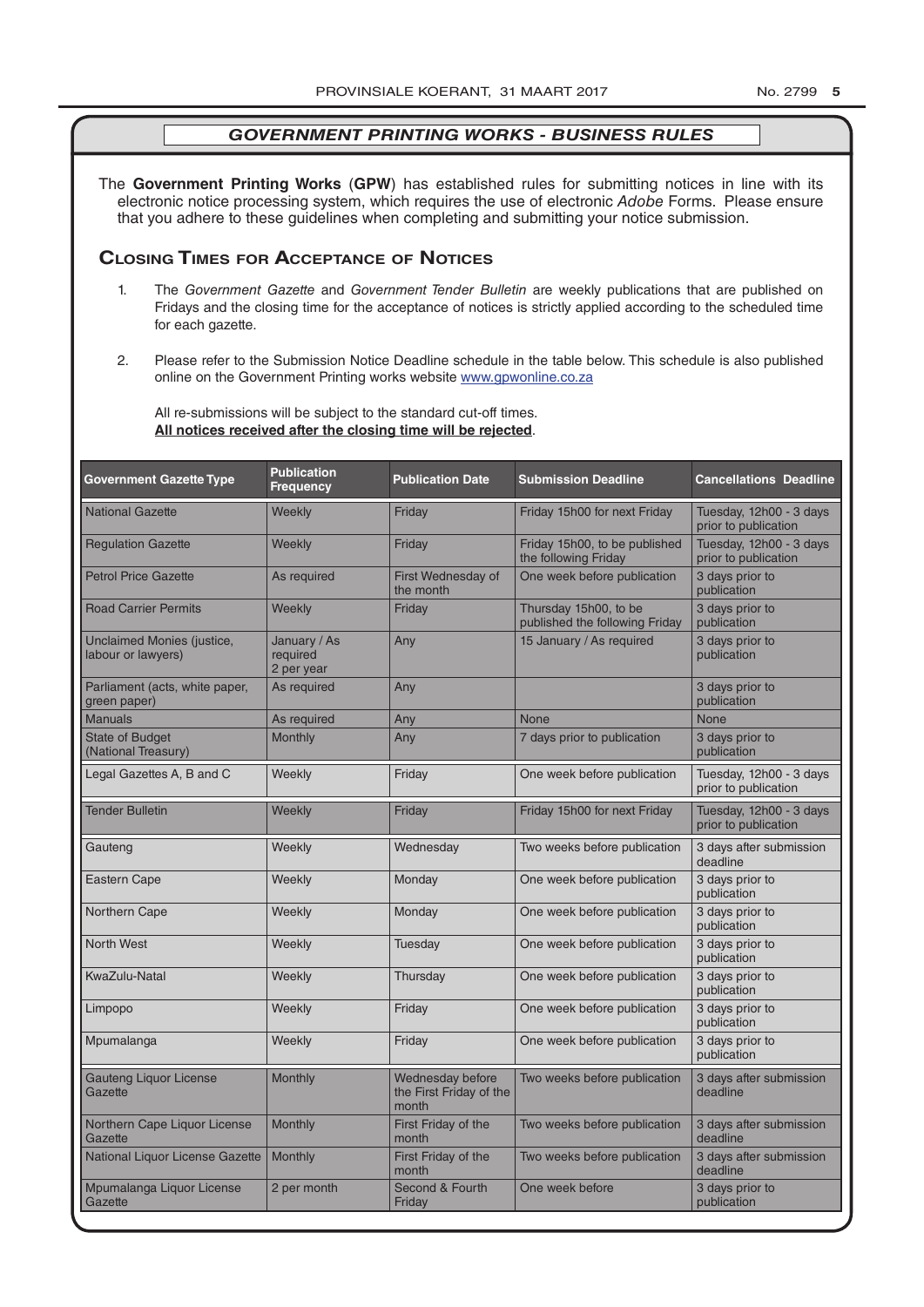#### **exTrAordinAry gAzeTTes**

3. *Extraordinary Gazettes* can have only one publication date. If multiple publications of an *Extraordinary Gazette* are required, a separate Z95/Z95Prov *Adobe* Forms for each publication date must be submitted.

#### **NOTICE SUBMISSION PROCESS**

- 4. Download the latest *Adobe* form, for the relevant notice to be placed, from the **Government Printing Works** website www.gpwonline.co.za.
- 5. The *Adobe* form needs to be completed electronically using *Adobe Acrobat* / *Acrobat Reader*. Only electronically completed *Adobe* forms will be accepted. No printed, handwritten and/or scanned *Adobe* forms will be accepted.
- 6. The completed electronic *Adobe* form has to be submitted via email to submit.egazette@gpw.gov.za. The form needs to be submitted in its original electronic *Adobe* format to enable the system to extract the completed information from the form for placement in the publication.
- 7. Every notice submitted **must** be accompanied by an official **GPW** quotation. This must be obtained from the *eGazette* Contact Centre.
- 8. Each notice submission should be sent as a single email. The email **must** contain **all documentation relating to a particular notice submission**.
	- 8.1. Each of the following documents must be attached to the email as a separate attachment:
		- 8.1.1. An electronically completed *Adobe* form, specific to the type of notice that is to be placed.
			- 8.1.1.1. For National *Government Gazette* or *Provincial Gazette* notices, the notices must be accompanied by an electronic Z95 or Z95Prov *Adobe* form
			- 8.1.1.2. The notice content (body copy) **MUST** be a separate attachment.
		- 8.1.2. A copy of the official **Government Printing Works** quotation you received for your notice . *(Please see Quotation section below for further details)*
		- 8.1.3. A valid and legible Proof of Payment / Purchase Order: **Government Printing Works** account customer must include a copy of their Purchase Order*.* **Non**-**Government Printing Works** account customer needs to submit the proof of payment for the notice
		- 8.1.4. Where separate notice content is applicable (Z95, Z95 Prov and TForm 3, it should **also** be attached as a separate attachment. *(Please see the Copy Section below, for the specifications)*.
		- 8.1.5. Any additional notice information if applicable.
- 9. The electronic *Adobe* form will be taken as the primary source for the notice information to be published. Instructions that are on the email body or covering letter that contradicts the notice form content will not be considered. The information submitted on the electronic *Adobe* form will be published as-is.
- 10. To avoid duplicated publication of the same notice and double billing, Please submit your notice **ONLY ONCE.**
- 11. Notices brought to **GPW** by "walk-in" customers on electronic media can only be submitted in *Adobe* electronic form format. All "walk-in" customers with notices that are not on electronic *Adobe* forms will be routed to the Contact Centre where they will be assisted to complete the forms in the required format.
- 12. Should a customer submit a bulk submission of hard copy notices delivered by a messenger on behalf of any organisation e.g. newspaper publisher, the messenger will be referred back to the sender as the submission does not adhere to the submission rules.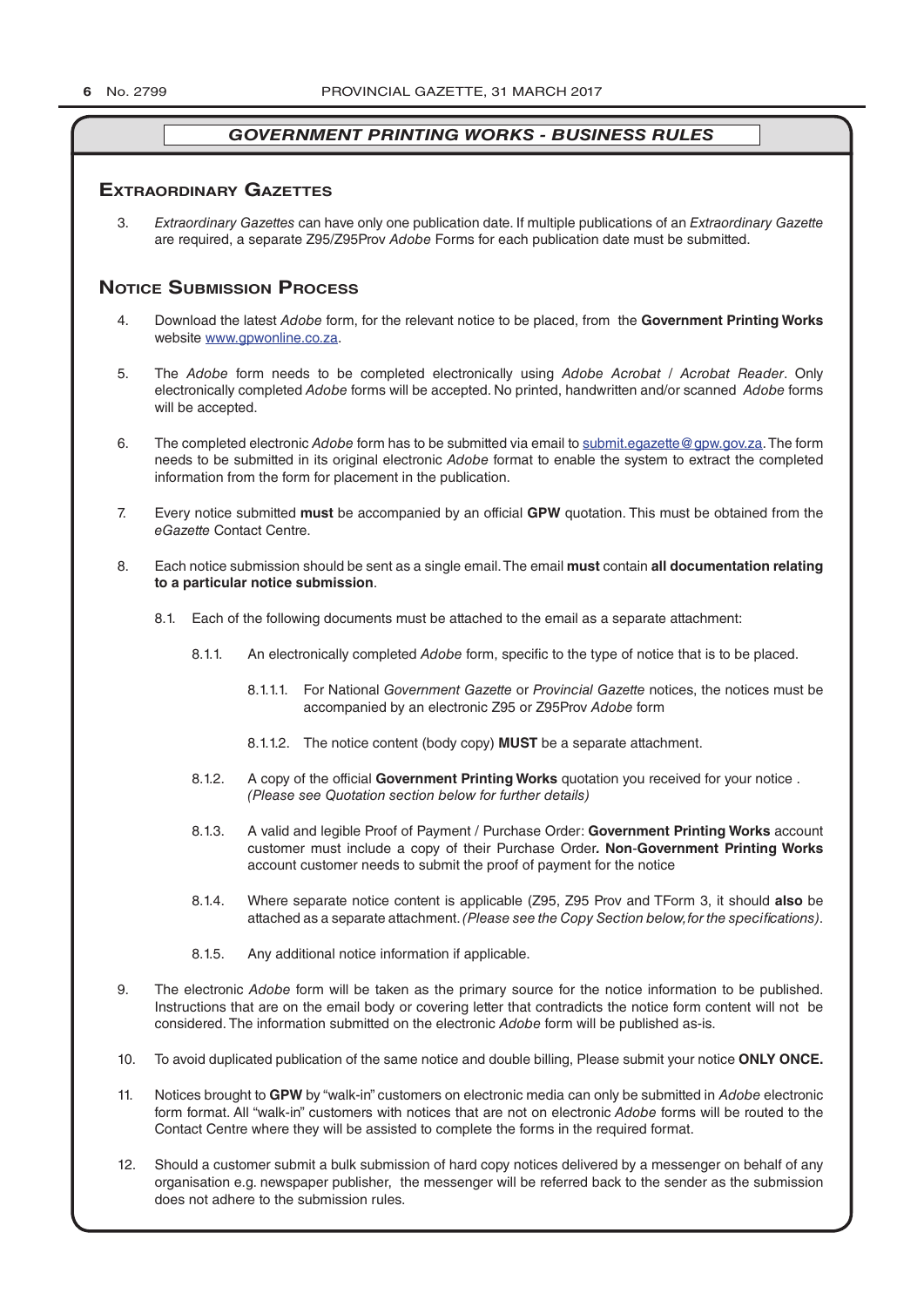#### **QuoTATions**

- 13. Quotations are valid until the next tariff change.
	- 13.1. *Take note:* **GPW**'s annual tariff increase takes place on *1 April* therefore any quotations issued, accepted and submitted for publication up to *31 March* will keep the old tariff. For notices to be published from 1 April, a quotation must be obtained from **GPW** with the new tariffs. Where a tariff increase is implemented during the year, **GPW** endeavours to provide customers with 30 days' notice of such changes.
- 14. Each quotation has a unique number.
- 15. Form Content notices must be emailed to the *eGazette* Contact Centre for a quotation.
	- 15.1. The *Adobe* form supplied is uploaded by the Contact Centre Agent and the system automatically calculates the cost of your notice based on the layout/format of the content supplied.
	- 15.2. It is critical that these *Adobe* Forms are completed correctly and adhere to the guidelines as stipulated by **GPW**.

#### 16. **APPLICABLE ONLY TO GPW ACCOUNT HOLDERS**:

- 16.1. **GPW** Account Customers must provide a valid **GPW** account number to obtain a quotation.
- 16.2. Accounts for **GPW** account customers **must** be active with sufficient credit to transact with **GPW** to submit notices.
	- 16.2.1. If you are unsure about or need to resolve the status of your account, please contact the **GPW** Finance Department prior to submitting your notices. (If the account status is not resolved prior to submission of your notice, the notice will be failed during the process).

#### 17. **APPLICABLE ONLY TO CASH CUSTOMERS:**

- 17.1. Cash customers doing **bulk payments** must use a **single email address** in order to use the **same proof of payment** for submitting multiple notices.
- 18. The responsibility lies with you, the customer, to ensure that the payment made for your notice(s) to be published is sufficient to cover the cost of the notice(s).
- 19. Each quotation will be associated with one proof of payment / purchase order / cash receipt.
	- 19.1. This means that **the quotation number can only be used once to make a payment.**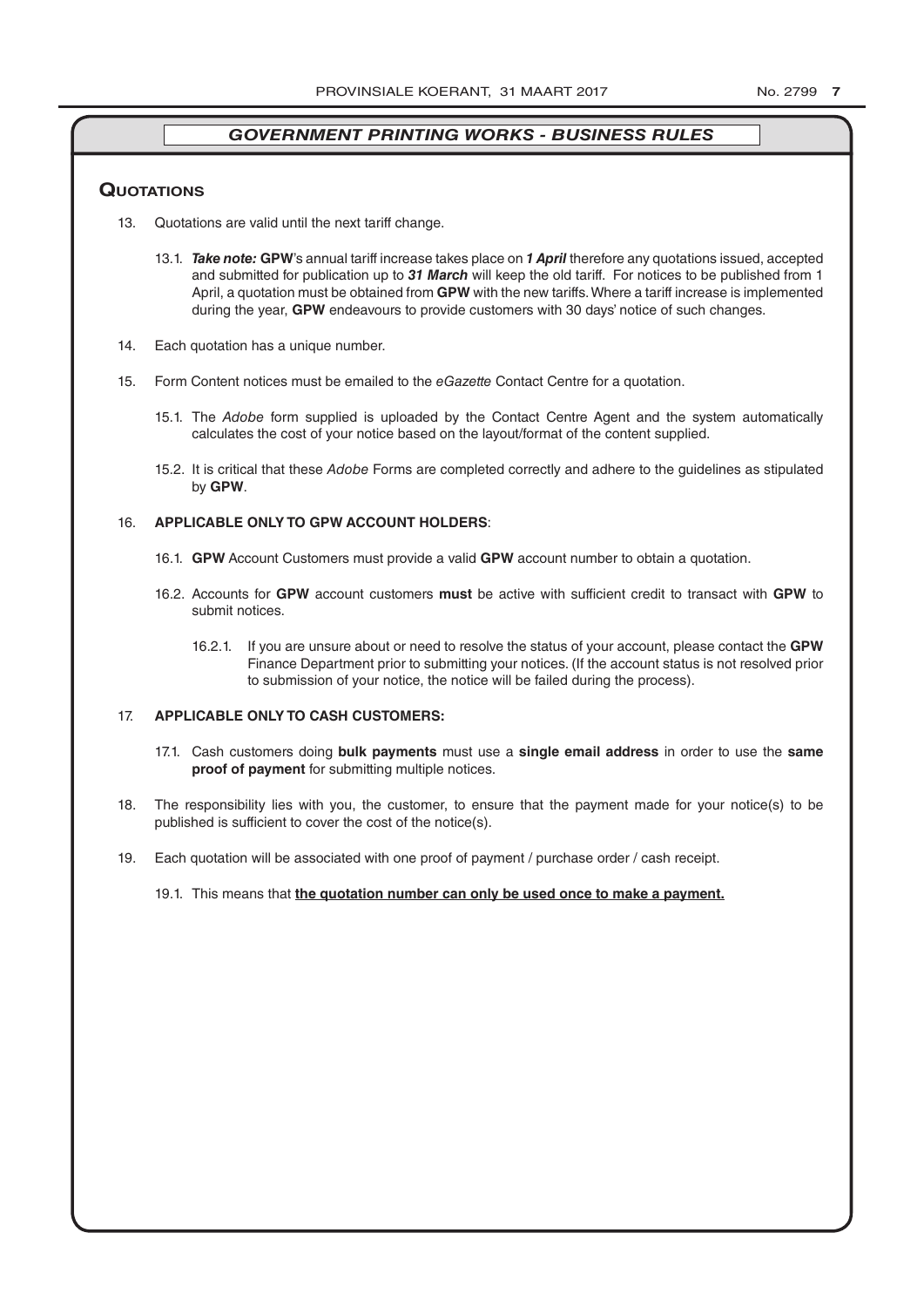#### **COPY (SEPARATE NOTICE CONTENT DOCUMENT)**

- 20. Where the copy is part of a separate attachment document for Z95, Z95Prov and TForm03
	- 20.1. Copy of notices must be supplied in a separate document and may not constitute part of any covering letter, purchase order, proof of payment or other attached documents.

The content document should contain only one notice. (You may include the different translations of the same notice in the same document).

20.2. The notice should be set on an A4 page, with margins and fonts set as follows:

Page size  $=$  A4 Portrait with page margins: Top  $=$  40mm, LH/RH  $=$  16mm, Bottom  $=$  40mm; Use font size: Arial or Helvetica 10pt with 11pt line spacing;

Page size = A4 Landscape with page margins: Top = 16mm, LH/RH = 40mm, Bottom = 16mm; Use font size: Arial or Helvetica 10pt with 11pt line spacing;

#### **CAnCellATions**

- 21. Cancellation of notice submissions are accepted by **GPW** according to the deadlines stated in the table above in point 2. Non-compliance to these deadlines will result in your request being failed. Please pay special attention to the different deadlines for each gazette. Please note that any notices cancelled after the cancellation deadline will be published and charged at full cost.
- 22. Requests for cancellation must be sent by the original sender of the notice and must accompanied by the relevant notice reference number (N-) in the email body.

#### **AmendmenTs To noTiCes**

23. With effect from 01 October 2015, **GPW** will not longer accept amendments to notices. The cancellation process will need to be followed according to the deadline and a new notice submitted thereafter for the next available publication date.

#### **REJECTIONS**

- 24. All notices not meeting the submission rules will be rejected to the customer to be corrected and resubmitted. Assistance will be available through the Contact Centre should help be required when completing the forms. (012-748 6200 or email info.egazette@gpw.gov.za). Reasons for rejections include the following:
	- 24.1. Incorrectly completed forms and notices submitted in the wrong format, will be rejected.
	- 24.2. Any notice submissions not on the correct *Adobe* electronic form, will be rejected.
	- 24.3. Any notice submissions not accompanied by the proof of payment / purchase order will be rejected and the notice will not be processed.
	- 24.4. Any submissions or re-submissions that miss the submission cut-off times will be rejected to the customer. The Notice needs to be re-submitted with a new publication date.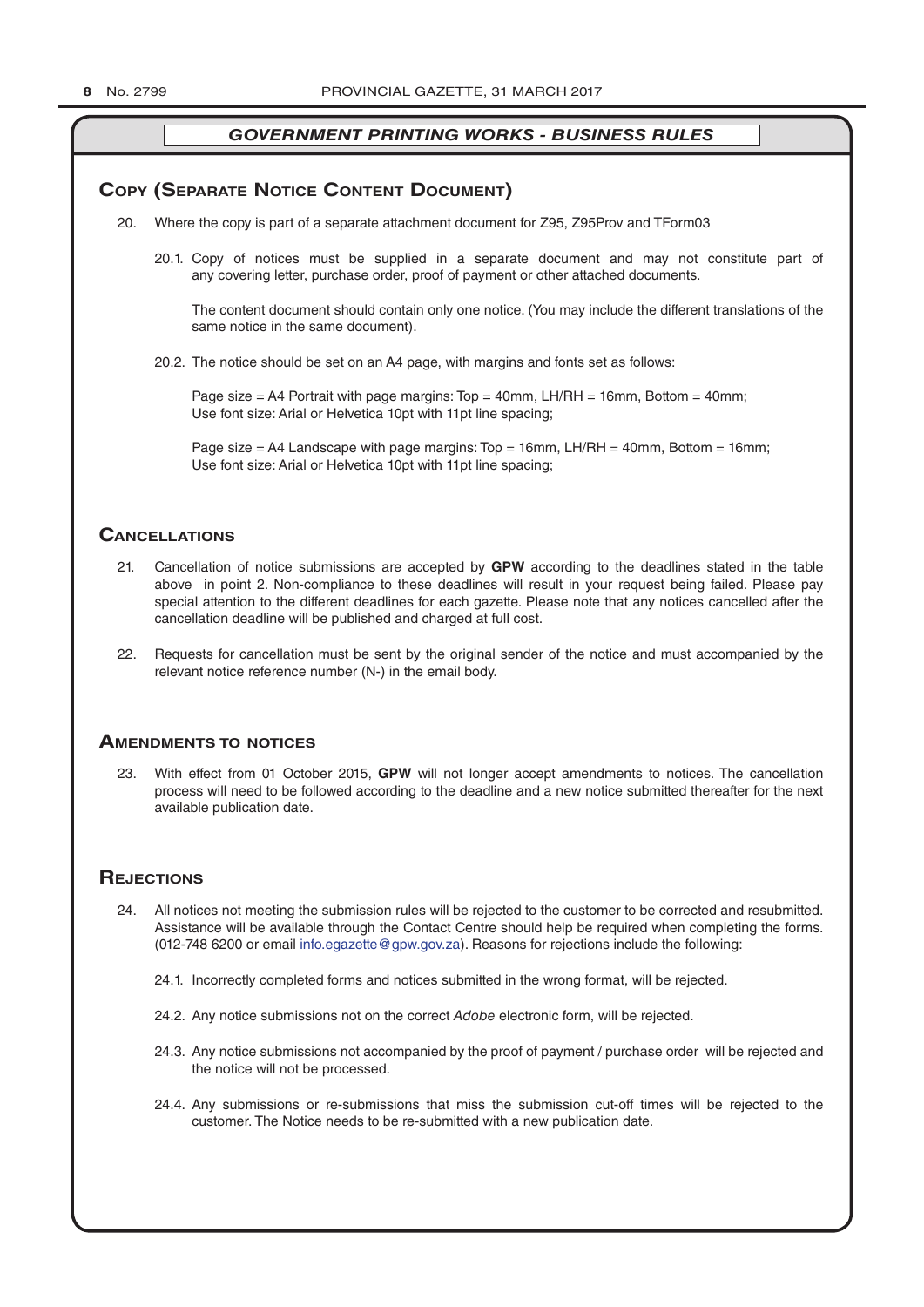#### **ApprovAl of noTiCes**

- 25. Any notices other than legal notices are subject to the approval of the Government Printer, who may refuse acceptance or further publication of any notice.
- 26. No amendments will be accepted in respect to separate notice content that was sent with a Z95 or Z95Prov notice submissions. The copy of notice in layout format (previously known as proof-out) is only provided where requested, for Advertiser to see the notice in final Gazette layout. Should they find that the information submitted was incorrect, they should request for a notice cancellation and resubmit the corrected notice, subject to standard submission deadlines. The cancellation is also subject to the stages in the publishing process, i.e. If cancellation is received when production (printing process) has commenced, then the notice cannot be cancelled.

#### **governmenT prinTer indemnified AgAinsT liAbiliTy**

- 27. The Government Printer will assume no liability in respect of—
	- 27.1. any delay in the publication of a notice or publication of such notice on any date other than that stipulated by the advertiser;
	- 27.2. erroneous classification of a notice, or the placement of such notice in any section or under any heading other than the section or heading stipulated by the advertiser;
	- 27.3. any editing, revision, omission, typographical errors or errors resulting from faint or indistinct copy.

#### **liAbiliTy of AdverTiser**

28. Advertisers will be held liable for any compensation and costs arising from any action which may be instituted against the Government Printer in consequence of the publication of any notice.

#### **CusTomer inQuiries**

Many of our customers request immediate feedback/confirmation of notice placement in the gazette from our Contact Centre once they have submitted their notice – While **GPW** deems it one of their highest priorities and responsibilities to provide customers with this requested feedback and the best service at all times, we are only able to do so once we have started processing your notice submission.

**GPW** has a 2-working day turnaround time for processing notices received according to the business rules and deadline submissions.

Please keep this in mind when making inquiries about your notice submission at the Contact Centre.

- 29. Requests for information, quotations and inquiries must be sent to the Contact Centre ONLY.
- 30. Requests for Quotations (RFQs) should be received by the Contact Centre at least **2 working days** before the submission deadline for that specific publication.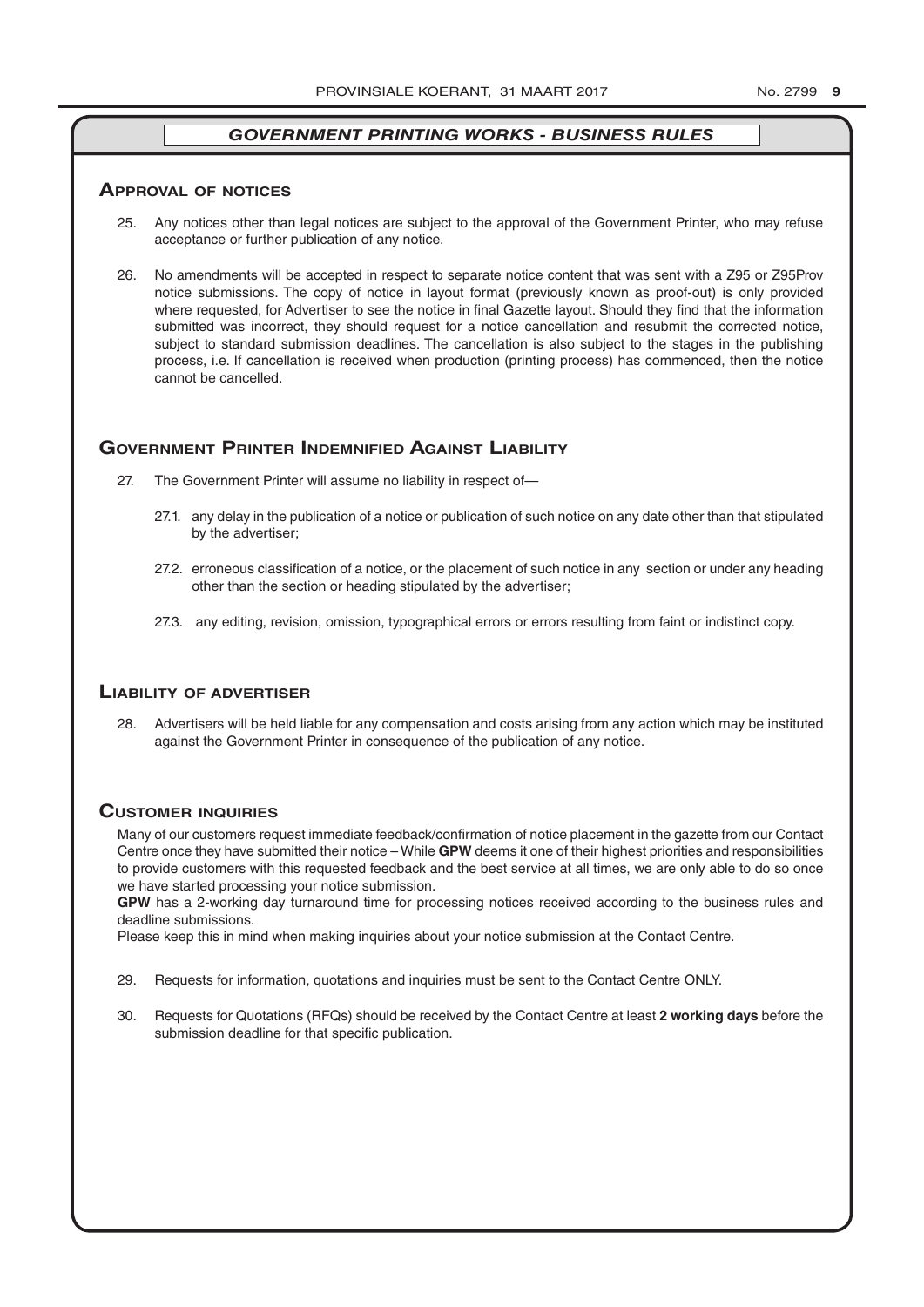#### **pAymenT of CosT**

- 31. The Request for Quotation for placement of the notice should be sent to the Gazette Contact Centre as indicated above, prior to submission of notice for advertising.
- 32. Payment should then be made, or Purchase Order prepared based on the received quotation, prior to the submission of the notice for advertising as these documents i.e. proof of payment or Purchase order will be required as part of the notice submission, as indicated earlier.
- 33. Every proof of payment must have a valid **GPW** quotation number as a reference on the proof of payment document.
- 34. Where there is any doubt about the cost of publication of a notice, and in the case of copy, an enquiry, accompanied by the relevant copy, should be addressed to the Gazette Contact Centre, **Government Printing Works**, Private Bag X85, Pretoria, 0001 email: info.egazette@gpw.gov.za before publication.
- 35. Overpayment resulting from miscalculation on the part of the advertiser of the cost of publication of a notice will not be refunded, unless the advertiser furnishes adequate reasons why such miscalculation occurred. In the event of underpayments, the difference will be recovered from the advertiser, and future notice(s) will not be published until such time as the full cost of such publication has been duly paid in cash or electronic funds transfer into the **Government Printing Works** banking account.
- 36. In the event of a notice being cancelled, a refund will be made only if no cost regarding the placing of the notice has been incurred by the **Government Printing Works**.
- 37. The **Government Printing Works** reserves the right to levy an additional charge in cases where notices, the cost of which has been calculated in accordance with the List of Fixed Tariff Rates, are subsequently found to be excessively lengthy or to contain overmuch or complicated tabulation.

#### **proof of publiCATion**

- 38. Copies of any of the *Government Gazette* or *Provincial Gazette* can be downloaded from the **Government Printing Works** website www.gpwonline.co.za free of charge, should a proof of publication be required.
- 39. Printed copies may be ordered from the Publications department at the ruling price. The **Government Printing Works** will assume no liability for any failure to post or for any delay in despatching of such *Government Gazette*(s).

#### *GOVERNMENT PRINTING WORKS CONTACT INFORMATION*

| <b>Physical Address:</b>                                 | <b>Postal Address:</b>                                              | <b>GPW Banking Details:</b>               |
|----------------------------------------------------------|---------------------------------------------------------------------|-------------------------------------------|
| <b>Government Printing Works</b>                         | Private Bag X85                                                     | <b>Bank: ABSA Bosman Street</b>           |
| 149 Bosman Street                                        | Pretoria                                                            | <b>Account No.: 405 7114 016</b>          |
| Pretoria                                                 | 0001                                                                | <b>Branch Code: 632-005</b>               |
| For Gazette and Notice submissions: Gazette Submissions: |                                                                     | <b>E-mail:</b> submit.eqazette@gpw.gov.za |
|                                                          | <b>For queries and quotations, contact: Gazette Contact Centre:</b> |                                           |
|                                                          |                                                                     | <b>Tel: 012-748 6200</b>                  |
| <b>Contact person for subscribers: Mrs M. Toka:</b>      | <b>E-mail:</b> subscriptions $@$ gpw.gov.za                         |                                           |
|                                                          |                                                                     | <b>Tel: 012-748-6066 / 6060 / 6058</b>    |
|                                                          |                                                                     | Fax: 012-323-9574                         |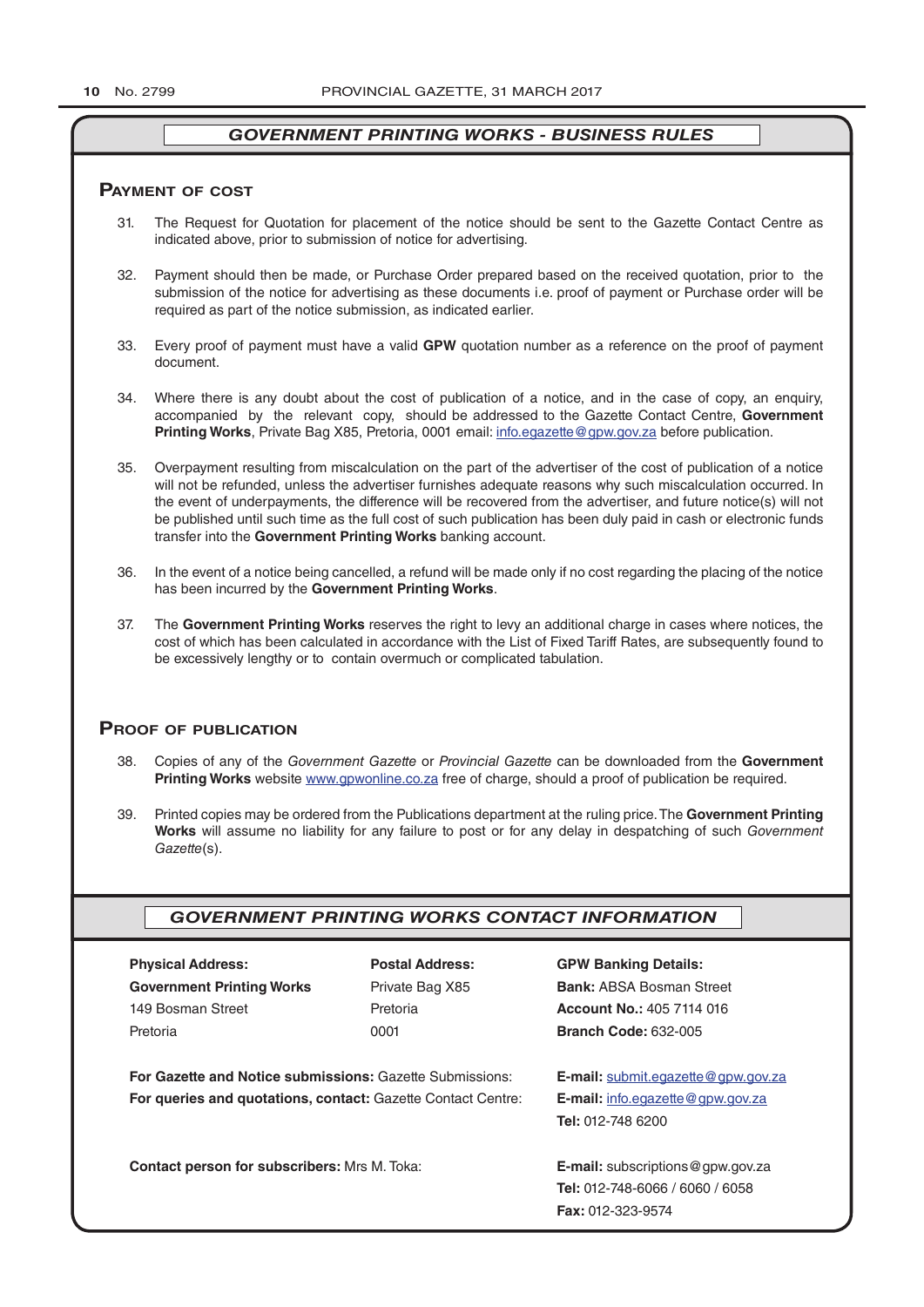## General Notices • Algemene Kennisgewings

#### **NOTICE 24 OF 2017**

#### **PIET RETIEF AMENDMENT SCHEME 297.**

Notice of application for the amendment of the Piet Retief Town Planning Scheme, 1980, in terms of Section 56(1)(b)(i) of the Town-Planning and Townships Ordinance, 1986, (Ordinance No. 15 of 1986).

I, Pinkie Kühne, being the authorised agent of the registered owner of the property mentioned below, hereby give notice, in terms of the above Ordinance, that I have applied to the Mkhondo Municipality, Piet Retief, for the amendment of the Town Planning Scheme, known as the Piet Retief Town Planning Scheme, 1980, by the rezoning of Remainder and (Subdivision 1 of the Remainder) of Erf 285, situated at no. 9B Von Brandis Street, Piet Retief, from "Residential 1" to "Residential 2".

Particulars of the application will lie for inspection during normal office hours at the office of the Municipal Manager, Civic Centre, Mark Street, Piet Retief for a period of 28 (twenty eight) days from 31 March 2017.

Objections to this application must, within a period of 28 (twenty eight) days from 07 April 2017, written and in duplicate, be submitted to the Municipal Manager at the above address, or be posted to P. O. Box 23, Piet Retief, 2380. Agent: Pinkie Kühne, P. O. Box 22072, Newcastle, 2940. Tel/fax.: 034 312 3116 Cell: 082 952 2946.

31-7

#### **KENNISGEWING 24 VAN 2017**

#### **PIET RETIEF WYSIGINGSKEMA 297.**

Kennisgewing van aansoek om die wysiging van die Piet Retief Stadsbeplanningskema , 1980, ingevolge Artikel 56(1)(b)(i) van die Ordonnansie op Dorpsbeplanning en Dorpe, 1986, (Ordonnansie Nr. 15 van 1986).

Ek, Pinkie Kühne, synde die gemagtigde agent van die geregistreerde eienaar van die ondergenoemde eiendom, gee hiermee, ingevolge bogenoemde Artikel, kennis dat ek by die Mkondo Munisipaliteit, Piet Retief, aansoek gedoen het om die wysiging van die Dorpsbeplanningskema, bekend as die Piet Retief Dorpsbeplanningskema, 1980, deur die hersonering van Restant en (Onderverdeling 1 van Restant) van Erf 285, geleë te Von Brandisstraat 9B, Piet Retief, vanaf "Residensieёl 1" na "Residensieël 2".

Besonderhede van die aansoek lê ter insae gedurende gewone kantoorure by die kantoor van die Munisipale Bestuurder, Burgersentrum, Markstraat, Piet Retief, vir 'n tydperk van 28 (agt en twintig) dae vanaf 31 Maart 2017. Besware of vertoё teen die aansoek moet, binne 'n tydperk van 28 (agt en twintig) dae vanaf 07 April 2017, geskrewe en in tweevoud, ingehandig word by die Munisipale Bestuurder by bovermelde adres, of gepos word aan Posbus 23, Piet Retief, 2380.

Agent: Pinkie Kühne, Posbus 22072, Newcastle, 2940. Tel/faks: 034 312 3116 Sel: 082 952 2946.

31-7

**Piet Retief Amendment Scheme No. 20 Page 2 of 2.**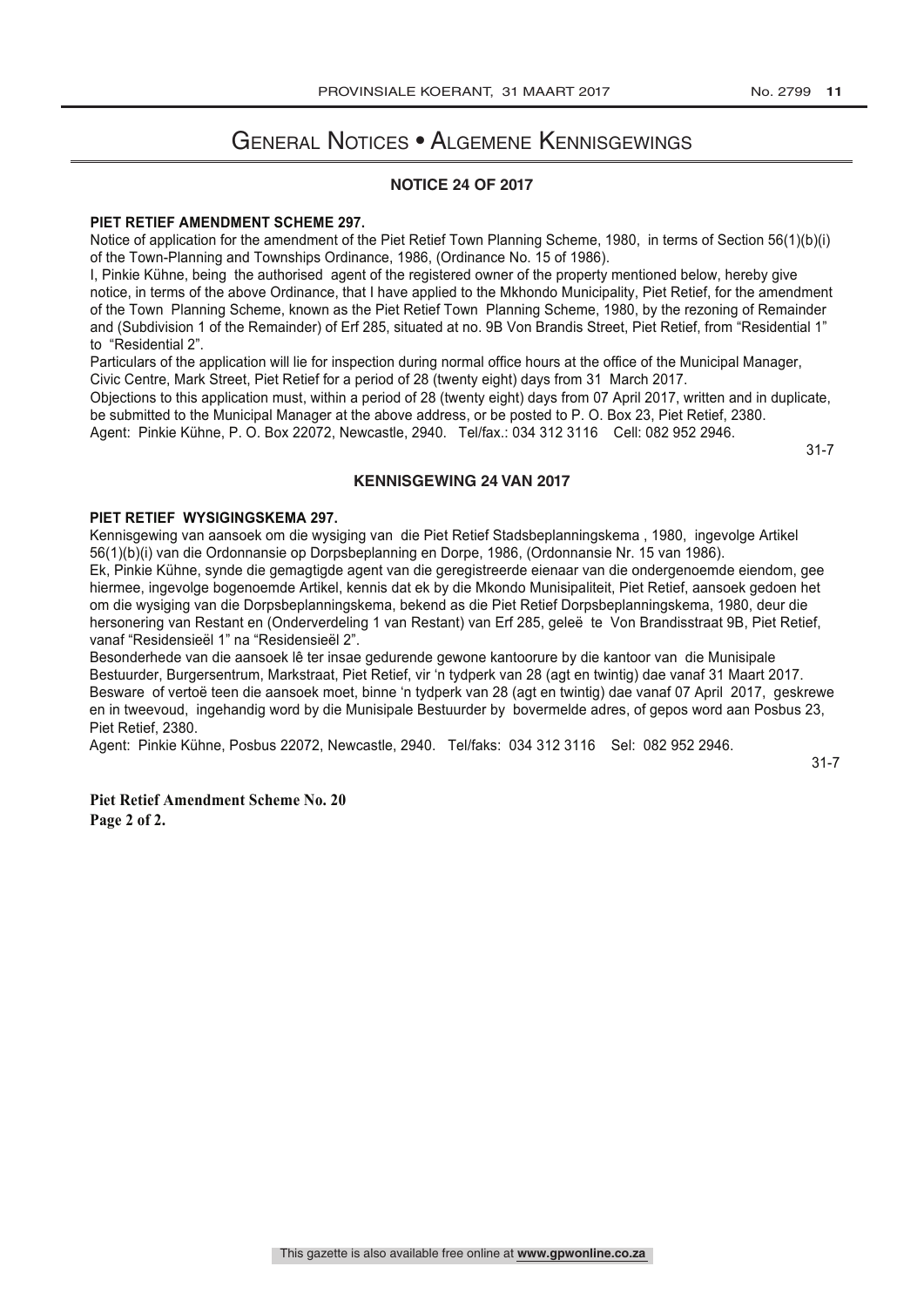#### **NOTICE 25 OF 2017**

#### **PIET RETIEF AMENDMENT SCHEME 297**

Notice of application for the amendment of the Piet Retief Town Planning Scheme, 1980, in terms of Section 56(1)(b)(i) of the Town-Planning and Townships Ordinance, 1986, (Ordinance No. 15 of 1986)

I, Pinkie Kühne, being the authorised agent of the registered owner of the property mentioned below, hereby give notice, in terms of the above Ordinance, that I have applied to the Mkhondo Municipality, Piet Retief, for the amendment of the Town Planning Scheme, known as the Piet Retief Town Planning Scheme, 1980, by the rezoning of Remainder and (Subdivision 1 of the Remainder) of Erf 285, situated at no. 9B Von Brandis Street, Piet Retief, from "Residential 1" to "Residential 2".

Particulars of the application will lie for inspection during normal office hours at the office of the Municipal Manager, Civic Centre, Mark Street, Piet Retief for a period of 28 (twenty eight) days from 31 March 2017.

Objections to this application must, within a period of 28 (twenty eight) days from 07 April 2017, written and in duplicate, be submitted to the Municipal Manager at the above address, or be posted to P. O. Box 23, Piet Retief, 2380.

Agent: Pinkie Kühne, P. O. Box 22072, Newcastle, 2940. Tel/fax.: 034 312 3116 Cell: 082 952 2946.

31-07

#### **KENNISGEWING 25 VAN 2017**

#### **PIET RETIEF WYSIGINGSKEMA 297**

Kennisgewing van aansoek om die wysiging van die Piet Retief Stadsbeplanningskema , 1980, ingevolge Artikel 56(1)(b)(i) van die Ordonnansie op Dorpsbeplanning en Dorpe, 1986, (Ordonnansie Nr. 15 van 1986)

Ek, Pinkie Kühne, synde die gemagtigde agent van die geregistreerde eienaar van die ondergenoemde eiendom, gee hiermee, ingevolge bogenoemde Artikel, kennis dat ek by die Mkondo Munisipaliteit, Piet Retief, aansoek gedoen het om die wysiging van die Dorpsbeplanningskema, bekend as die Piet Retief Dorpsbeplanningskema, 1980, deur die hersonering van Restant en (Onderverdeling 1 van Restant) van Erf 285, geleë te Von Brandisstraat 9B, Piet Retief, vanaf "Residensieёl 1" na "Residensieël 2".

Besonderhede van die aansoek lê ter insae gedurende gewone kantoorure by die kantoor van die Munisipale Bestuurder, Burgersentrum, Markstraat, Piet Retief, vir 'n tydperk van 28 (agt en twintig) dae vanaf 31 Maart 2017.

Besware of vertoё teen die aansoek moet, binne 'n tydperk van 28 (agt en twintig) dae vanaf 07 April 2017, geskrewe en in tweevoud, ingehandig word by die Munisipale Bestuurder by bovermelde adres, of gepos word aan Posbus 23, Piet Retief, 2380.

Agent: Pinkie Kühne, Posbus 22072, Newcastle, 2940. Tel/faks: 034 312 3116 Sel: 082 952 2946. **Piet Retief Amendment Scheme No. 20**

31-07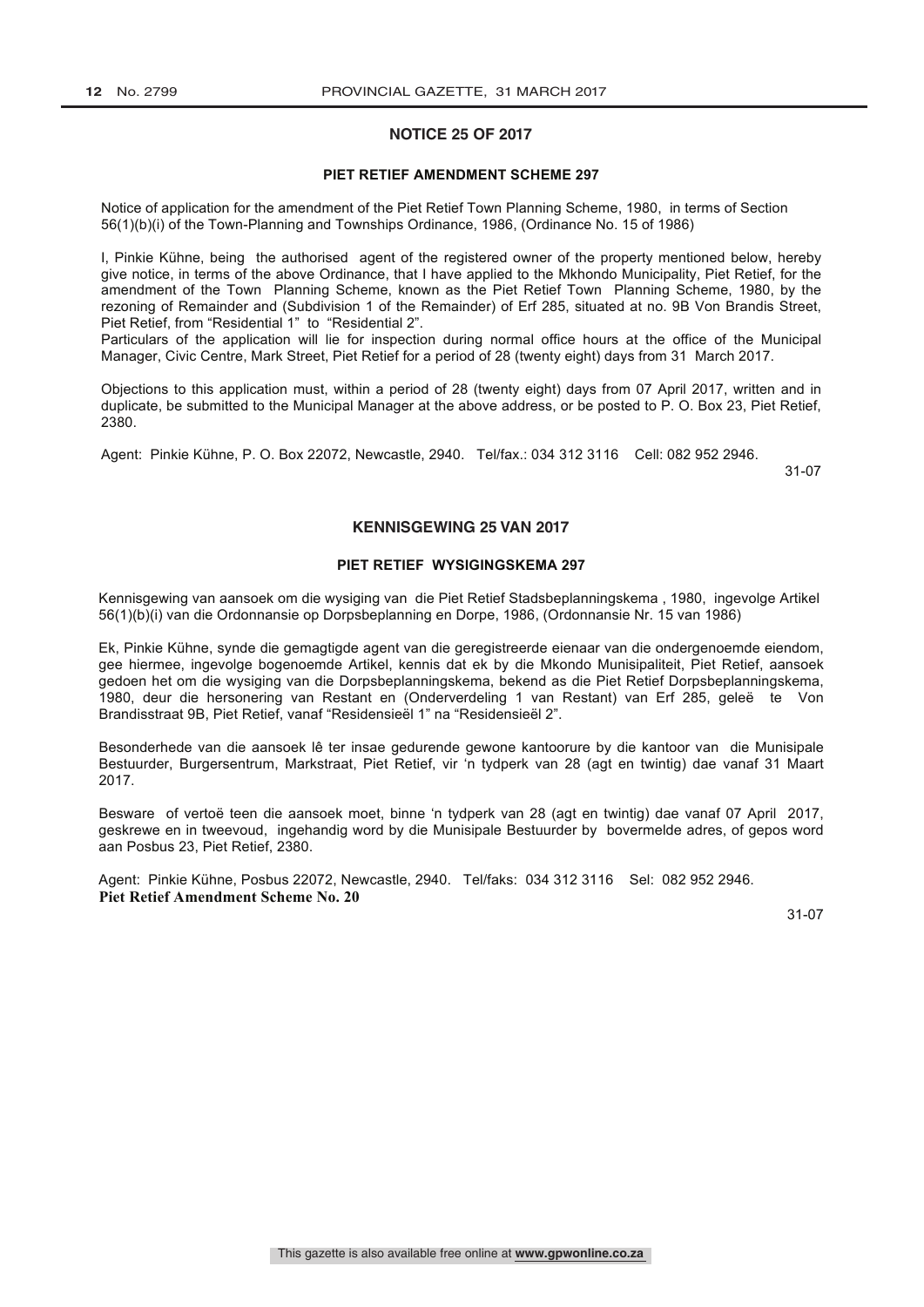### Provincial Notices • Provinsiale Kennisgewings

#### **PROVINCIAL NOTICE 28 OF 2017**

#### **NOTICE**

#### MPUMALANGA GAMING ACT, 1995 (ACT 5 OF 1995) AS AMENDED APPLICATION FOR A TRANSFER OF A SITE OPERATOR LICENSE

Notice is hereby given that EW COFFEE CC, Registration number 1998/066119/23, trading as Kaldi's Jazz Club, intends submitting an application for a transfer of site operator license (from the current licensee Popie Letta Msibi) to the Mpumalanga Gambling Board on 31 March 2017. 1. The purpose of the application is to transfer <sup>a</sup> license to operate and keep limited payout machines on the site premises, in the Province of Mpumalanga. 2. The applicant's site premises (business) is located at: Portion of Portion 1, Erf 1282, 177 Jan Van Riebeeck Street (Cowen Ntuli Street) Middelburg, Mpumalanga Province. 3. The owners and/or managers of the site are as follows: Mr. Sipho Isman Balaka. There are no changes to the current licence conditions. The application will be open for public inspection at the office of the Mpumalanga Gambling Board at First Avenue, White River, South Africa, 1240, from 31 March 2017 to 30 April 2017. Attention is directed to the provisions of Section 26 of the Mpumalanga Gaming Act, 1995 (Act No.5 of 1995) as amended, which makes provision for the lodging of written objections in respect of the application. Such objections should be lodged with the Chief Executive Officer, Mpumalanga Gaming Board, First Avenue, Private Bag x9908, White River, South Africa, 1240, within the aforementioned public inspection period.

#### **PROVINCIAL NOTICE 29 OF 2017**

#### **NOTICE**

#### MPUMALANGA GAMING ACT, 1995 (ACT 5 OF 1995) AS AMENDED APPLICATION FOR REMOVAL OF SITE OPERATOR LICENCE TO OTHER PREMISES

Notice is hereby given that Phumelela Gaming and Leisure Limited Registration Number 1997/016610/06 trading as Hazyview Tab intends submitting an application to the Mpumalanga Gambling Board for the transfer and removal of its site operator licence from the current premises at: Shop 13 Numbi Centre Hazyview, Mpumalanga Province. The future business premises will be located at: ERF 1099 Corner Hammerkop & Valk Avenue, Extension 1, Hazyview Mpumalanga Province. No changes to the licence conditions of the site operator licence is proposed in this application.

The application will be open for public inspection at the office of the Mpumalanga Gambling Board at First Avenue, White River, South Africa, 1240, from 31 March 2017 to 30 April 2017. Attention is directed to the provisions of Section 26 of the Mpumalanga Gaming Act, 1995 (Act No.5 of 1995) as amended, which makes provision for the lodging of written objections in respect of the application. Such objections should be lodged with the Chief Executive Officer, Mpumalanga Gaming Board, First Avenue, Private Bag X9908, White River, South Africa, 1240, within the aforementioned public inspection period.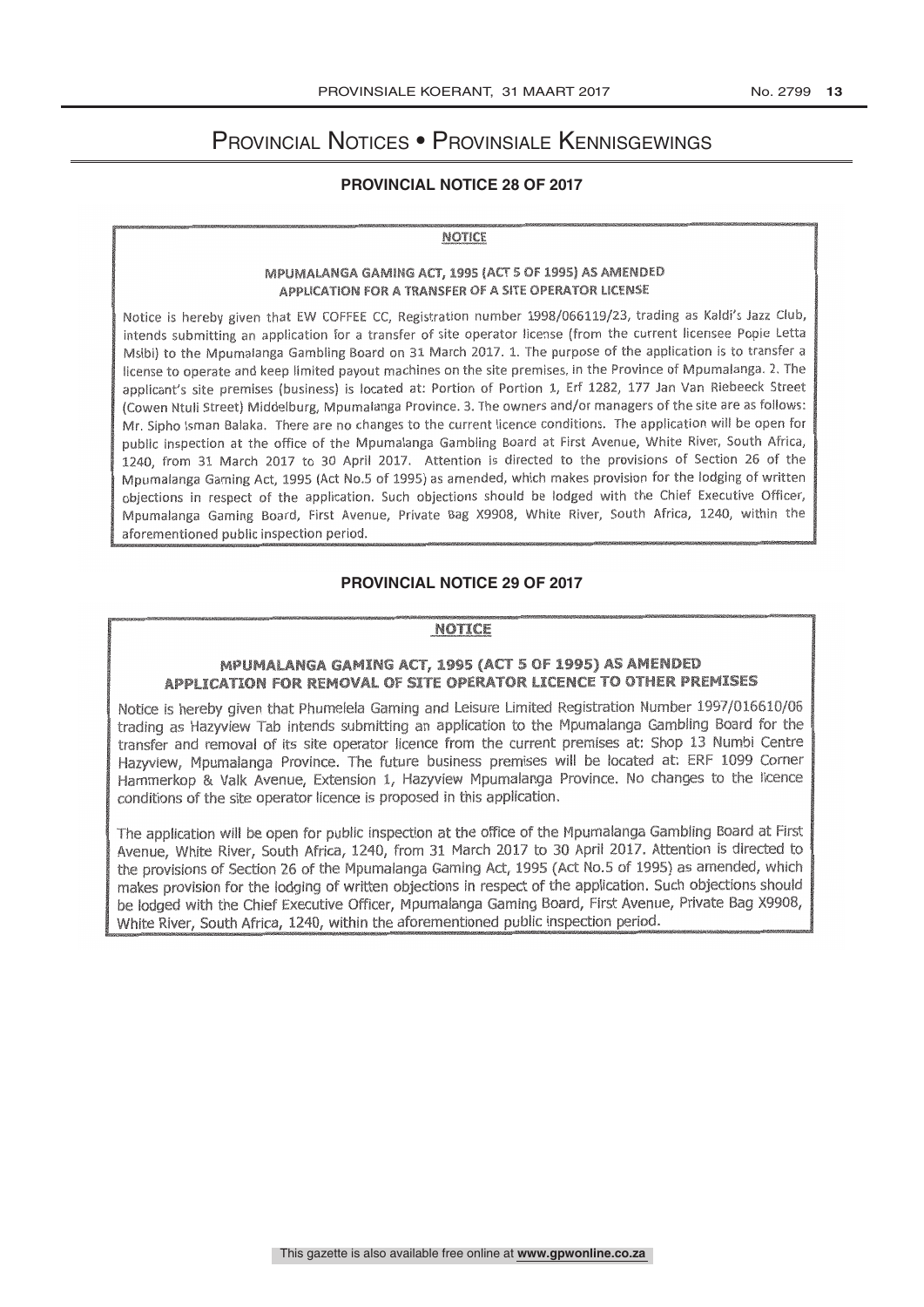This gazette is also available free online at **www.gpwonline.co.za**